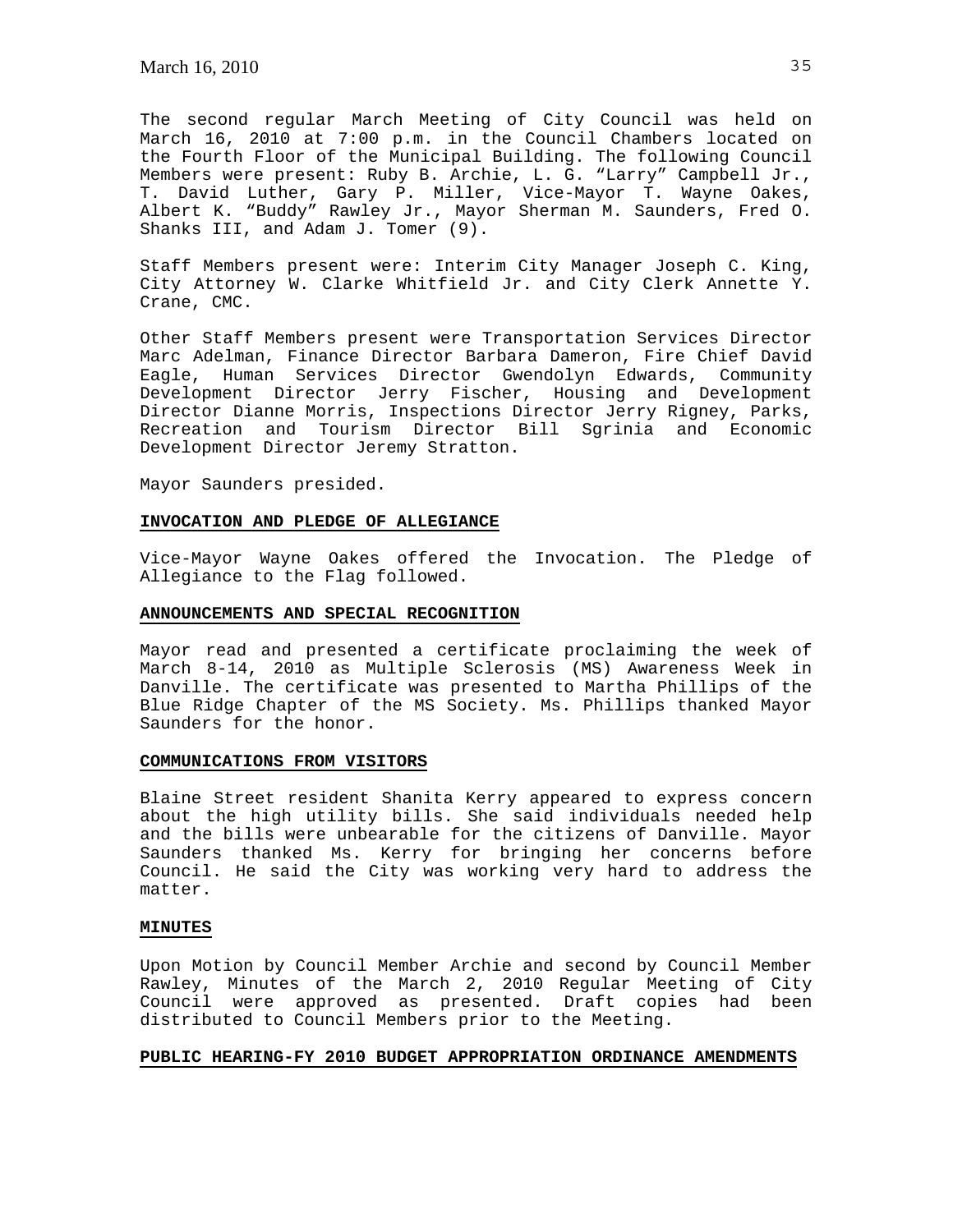Mayor Saunders announced the following Budget Amendments had been previously discussed by City Council and introduced for First Reading and would be further considered by Council in the Public Hearing. After the Public Hearing has been closed, there will be no separate discussion on the item(s) and they will be enacted by one motion. If discussion is desired by a citizen or Council Member, the item(s) will be removed from the consent process and considered separately.

Mayor Saunders opened the floor for a Public Hearing to consider amendments to the FY 2010 Budget Appropriation Ordinance. Notice of the Public Hearing had been published in the Danville Register and Bee on March 8, 2010. No one present desired to be heard and the Public Hearing was closed.

At the request of Mr. Luther and Mr. Tomer, both items were removed from the consent process and considered separately.

Mr. Tomer said though \$700,000 was being allocated for the fire station project, he wanted to make sure Council was not putting a square peg in a round hole. He hoped any land purchased provided easy maneuvering for fire trucks, most especially during times of emergencies.

In response to Mr. Campbell, Interim City Manager Joe King stated a number of locations were being looked at. Two levels of environmental assessments have been completed at one location. Mr. King said one location was an ideal site for warehouse district development should the fire station not locate there. A failsafe feasibility study will be conducted to determine if the location is the right one for the fire station headquarters. An alternate site will be chosen if it is not.

Mr. Luther recalled that when the Comprehensive Services Act program began, \$700,000 was needed. He said the program has grown to over \$5,000,000 and he didn't see any results. Mr. Luther wondered why the program didn't seem to be working.

Mayor Saunders said the State had mandated this program and local governments around the State have no choice in the matter. He said the program would continue until the Virginia General Assembly chooses to reverse it. Mr. Saunders encouraged constituents to keep in touch with their legislators.

Council Members spent a considerable amount of time questioning Human Services Director Gwendolyn Edwards about the program. Ms. Edwards said program costs continued to rise along with the needs of at-risk children and their parents. She said it was not unusual for \$200,000 to be spent on one child. Some of the children, mainly teenagers, are so unmanageable that foster parents will not take them and they are placed out of the region in lockdown facilities.

In response to Mr. Tomer, Ms. Edwards said the local Community Policy and Management Board now requires a report from service areas on how successful the program has been for a child.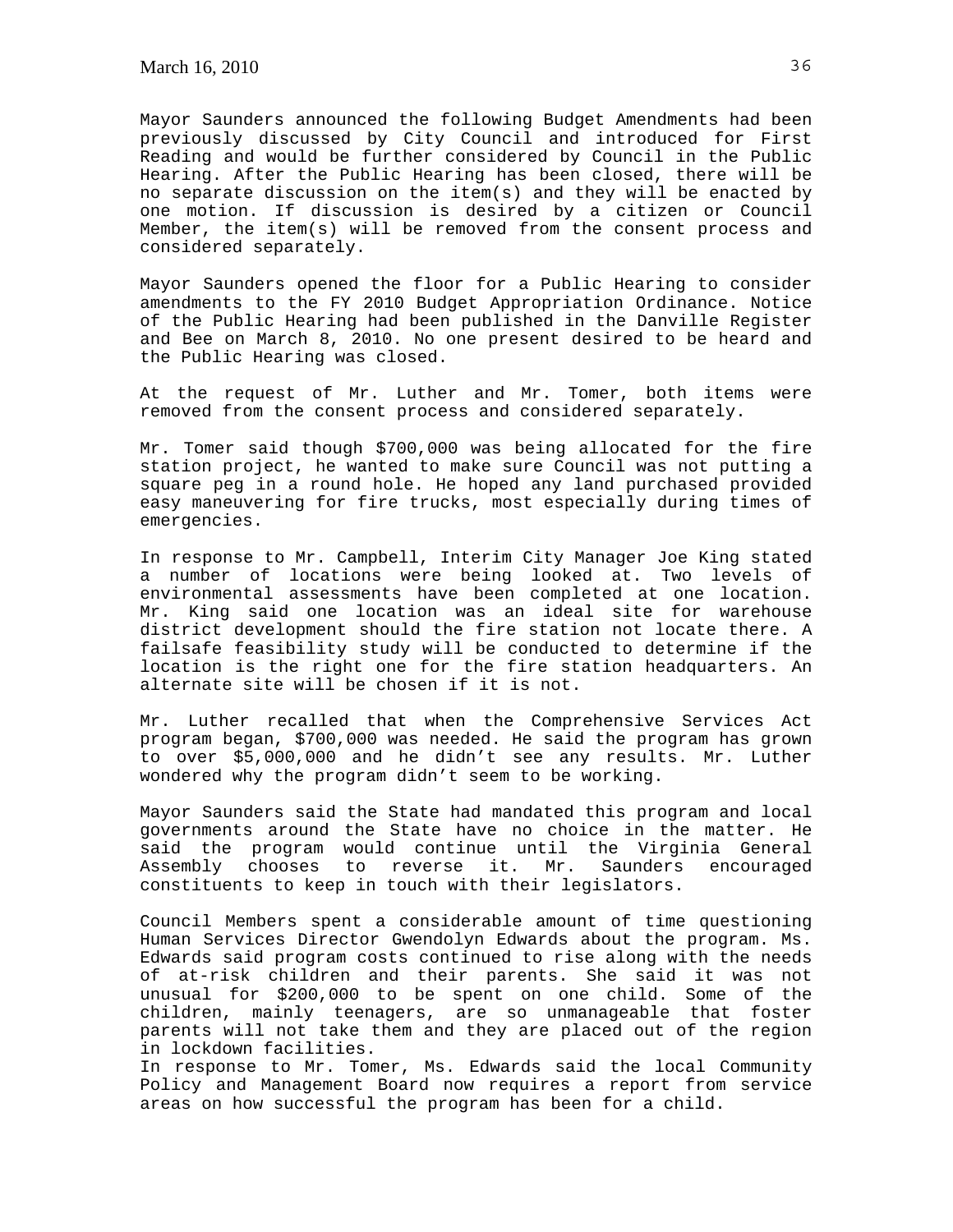Mayor Saunders said the matter could be further considered in a future Work Session should it become necessary.

Upon Motion by Tomer and second by Miller, Ordinance No. 2010- 03.05 presented by its First Reading on March 2, 2010 amending the Fiscal Year 2010 Budget Appropriation Ordinance by authorizing a transfer from the General Fund Unreserved Fund Balance to provide funds for expenditures related to the purchase of land and engineering/architectural services for the new fire station/headquarters and emergency operations center to be reimbursed from General Fund Bond proceeds was adopted by the following vote:

VOTE: 9-0 AYE: Archie, Campbell, Luther, Miller, Oakes, Rawley, Saunders, Shanks and Tomer (9) NAY: None (0).

Upon Motion by Council Member Campbell and second by Vice-Mayor Oakes, Ordinance No. 2010-03.06 presented by its First Reading on March 2, 2010 amending the Fiscal Year 2010 Budget Appropriation Ordinance by appropriating Comprehensive Service Act funds and providing local matching funds for a total amount of \$5,200,000 was adopted by the following vote:

| VOTE: | $9 - 0$                                                                            |
|-------|------------------------------------------------------------------------------------|
| AYE:  | Archie, Campbell, Luther, Miller, Oakes, Rawley,<br>Saunders, Shanks and Tomer (9) |
| NAY:  | None (0).                                                                          |

### **DEPARTMENT OF AVIATION GRANT – DANVILLE REGIONAL AIRPORT**

Council Member Shanks moved adoption of a Resolution entitled:

RESOLUTION NO. 2010-03.04

A RESOLUTION AUTHORIZING THE INTERIM CITY MANAGER, OR HIS DESIGNEE, TO ACCEPT A GRANT AGREEMENT FROM THE VIRGINIA DEPARTMENT OF AVIATION TO PROMOTE GENERAL AVIATION ACTIVITIES AND THE DANVILLE REGIONAL AIRPORT.

The Motion was seconded by Council Member Luther and carried by the following vote:

VOTE: 9-0 AYE: Archie, Campbell, Luther, Miller, Oakes, Rawley, Saunders, Shanks and Tomer (9)<br>NAY: None (0). None  $(0)$ .

# **BUDGET AMENDMENT – FY 2010 – GENERAL AVIATION ACTIVITIES**

Upon Motion by Council Member Archie and second by Council member Campbell, an Ordinance entitled: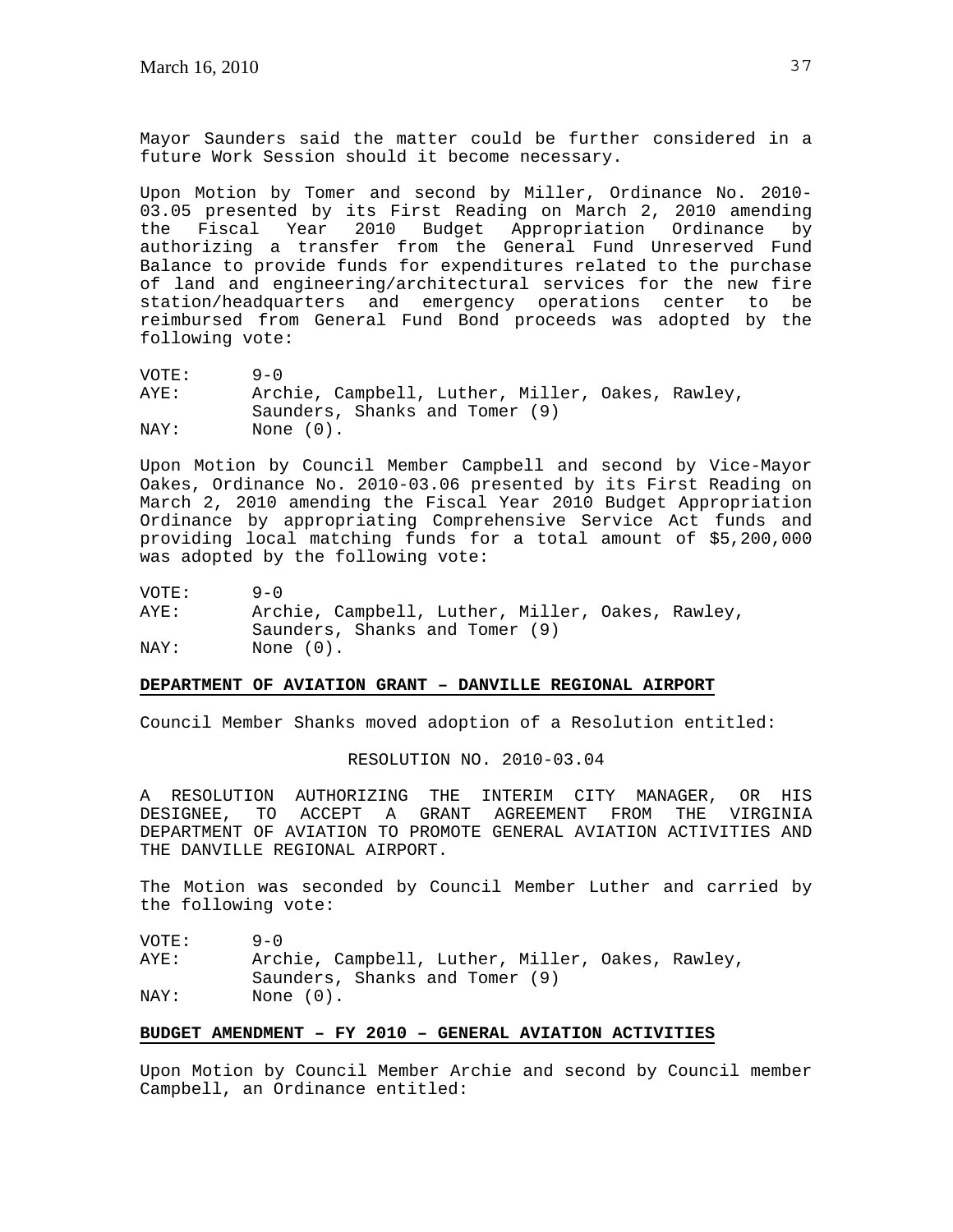# ORDINANCE NO. 2010-03.07

AN ORDINANCE AMENDING THE FISCAL YEAR 2010 BUDGET APPROPRIATION ORDINANCE TO PROVIDE FOR A STATE AVIATION GRANT FOR THE PURPOSE OF PROVIDING FUNDING TO PROMOTE GENERAL AVIATION ACTIVITIES AND THE DANVILLE REGIONAL AIRPORT IN THE AMOUNT OF \$10,000 AND FOR THE LOCAL SHARE IN THE AMOUNT OF \$10,000 TO BE PROVIDED BY THE GENERAL FUND SUPPORT OF GRANTS FOR A TOTAL APPROPRIATION OF \$10,000 AND APPROPRIATING SAME

was presented by its First Reading, as required by City Charter, to lie over before final adoption.

### **FEDERAL TRANSIT ADMINISTRATION SECTION 5303 TRANSPORTATION FUNDS**

Council Member Shanks moved adoption of a Resolution entitled:

RESOLUTION NO. 2010-03.05

A RESOLUTION REQUESTING THE DANVILLE URBANIZED AREA METROPOLITAN PLANNING ORGANIZATION TO APPLY FOR FEDERAL TRANSIT ADMINISTRATION SECTION 5303 TRANSPORTATION PLANNING FUNDS.

The Motion was seconded by Council Member Tomer and carried by the following vote:

VOTE: 9-0

AYE: Archie, Campbell, Luther, Miller, Oakes, Rawley, Saunders, Shanks and Tomer (9) NAY: None  $(0)$ .

### **AMEND MEMORANDUM OF UNDERSTANDING-SCIENCE MUSEUM OF VIRGINIA**

Vice- Mayor Oakes moved adoption of a Resolution entitled:

RESOLUTION NO. 2010-03.06

A RESOLUTION APPROVING AND AUTHORIZING THE EXECUTION OF A REVISED MEMORANDUM OF UNDERSTANDING BETWEEN THE CITY OF DANVILLE AND THE COMMONWEALTH OF VIRGINIA/SCIENCE MUSEUM OF VIRGINIA FOR THE CONSTRUCTION OF A BUILDING ADDITION AT THE CROSSING AT THE DAN WHICH WILL INCLUDE A LARGE FORMAT SCREEN THEATER.

The Motion was seconded by Council Member Miller and carried by the following vote:

| VOTE: | $9 - 0$                                          |
|-------|--------------------------------------------------|
| AYE:  | Archie, Campbell, Luther, Miller, Oakes, Rawley, |
|       | Saunders, Shanks and Tomer (9)                   |
| NAY:  | None $(0)$ .                                     |

# **TOBACCO COMMISSION RESEARCH AND DEVELOPMENT GRANT PROGRAM**

Council Member Rawley moved adoption of a Resolution entitled: